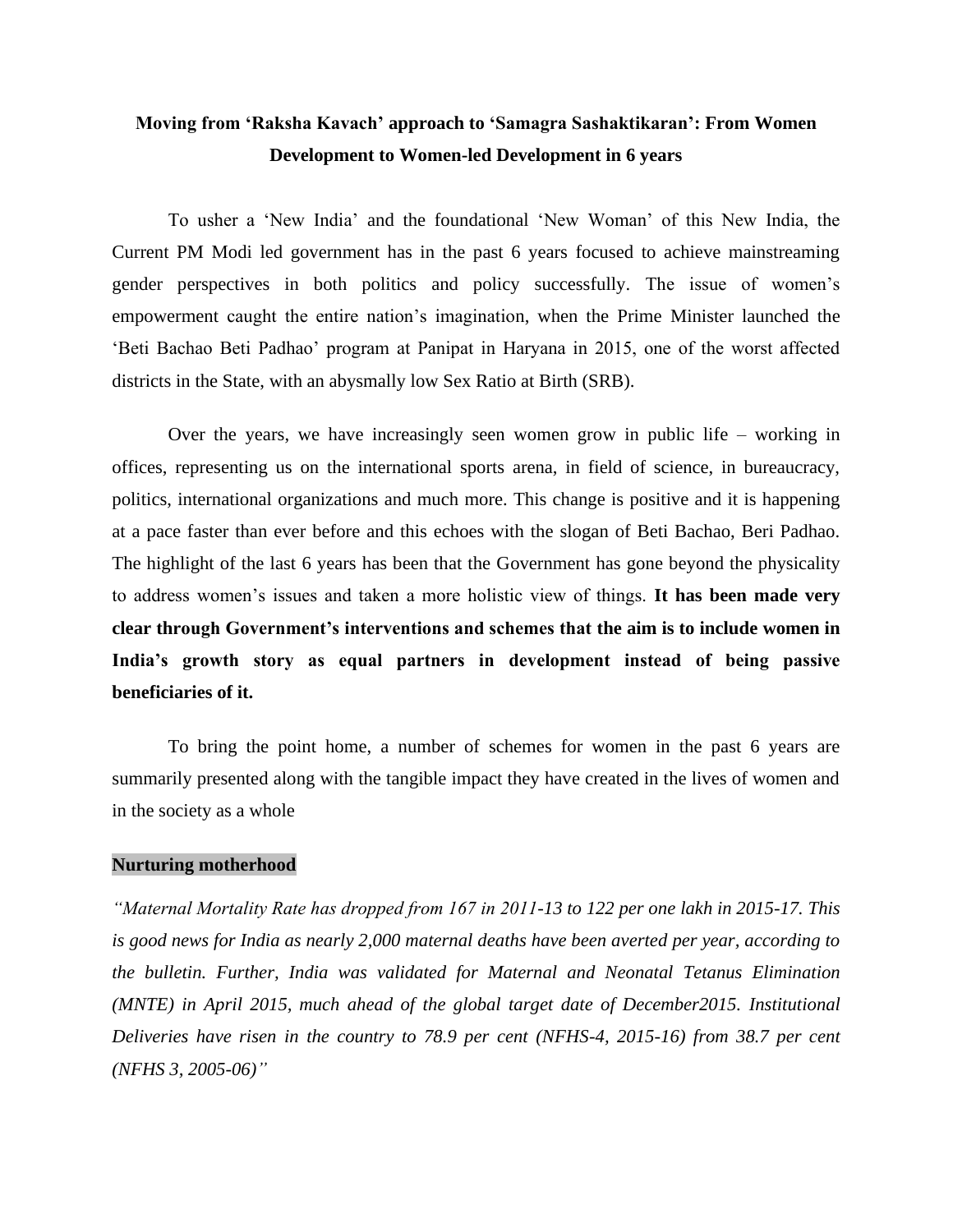Through a slew of schemes and programmes, the government has aimed at ensuring a 'continuum of care' to a mother and child pre, during and post-pregnancy stages. It has been a clear vision of this Government that every woman is entitled to quality antenatal, intra-natal and postnatal care services.

**Pradhan Mantri Surakshit Matritva Abhiyan (PMSMA)** was launched in 2016 to provide quality ante-natal care (ANC) to all pregnant women on the 9th of every month. More than 17,000 facilities are providing these services across the country. The fact that a mother's nutritional status affects the nutritional status of a child, in March 2018, the government launched **POSHAN Abhiyan** – PM's Overarching Scheme for Holistic Nourishment. The programme through use of technology, a targeted approach and convergence strives to holistically address malnutrition. The *Abhiyaan* empowers the frontline functionaries i.e., Anganwadi workers and Lady Supervisors by providing them with smartphones. Ministry of Women and Child development is the nodal Ministry for anchoring overall implementation.

In order to extend protection to the unorganized sector as well, pregnant and lactating mothers are provided cash incentives under the **PM Matru Vandana Yojana**. As partial compensation for wage loss, these mothers are provided Rs. 6,000 as incentive, which enables them to take adequate rest before and after the delivery and exclusively breast feed their child. Scheme has already reached out to approx. 75 Lakh beneficiaries (by end of February 2019). Another new initiative has been LaQshya – Labour room Quality improvement Initiative'. Its focus is on improving quality of care in labour room and maternity Operation Theatre (OT) so that both mother and child have a positive birth experience.

Not only this, to harness IT in reaching the most vulnerable and most inaccessible, the Ministry runs a Mother and Child Tracking System (MCTS) / Reproductive Child Health (RCH) portal and Kilkari mobile services which tracks and facilitates timely delivery of antenatal, postnatal care services to women and immunization services to children by the front line workers. **Surakshit Matritva Aashwasan** (Suman) Initiative aims to assure, dignified and respectful delivery of quality healthcare services at no cost and zero tolerance for denial of services to any woman and newborn visiting a public health facility.

.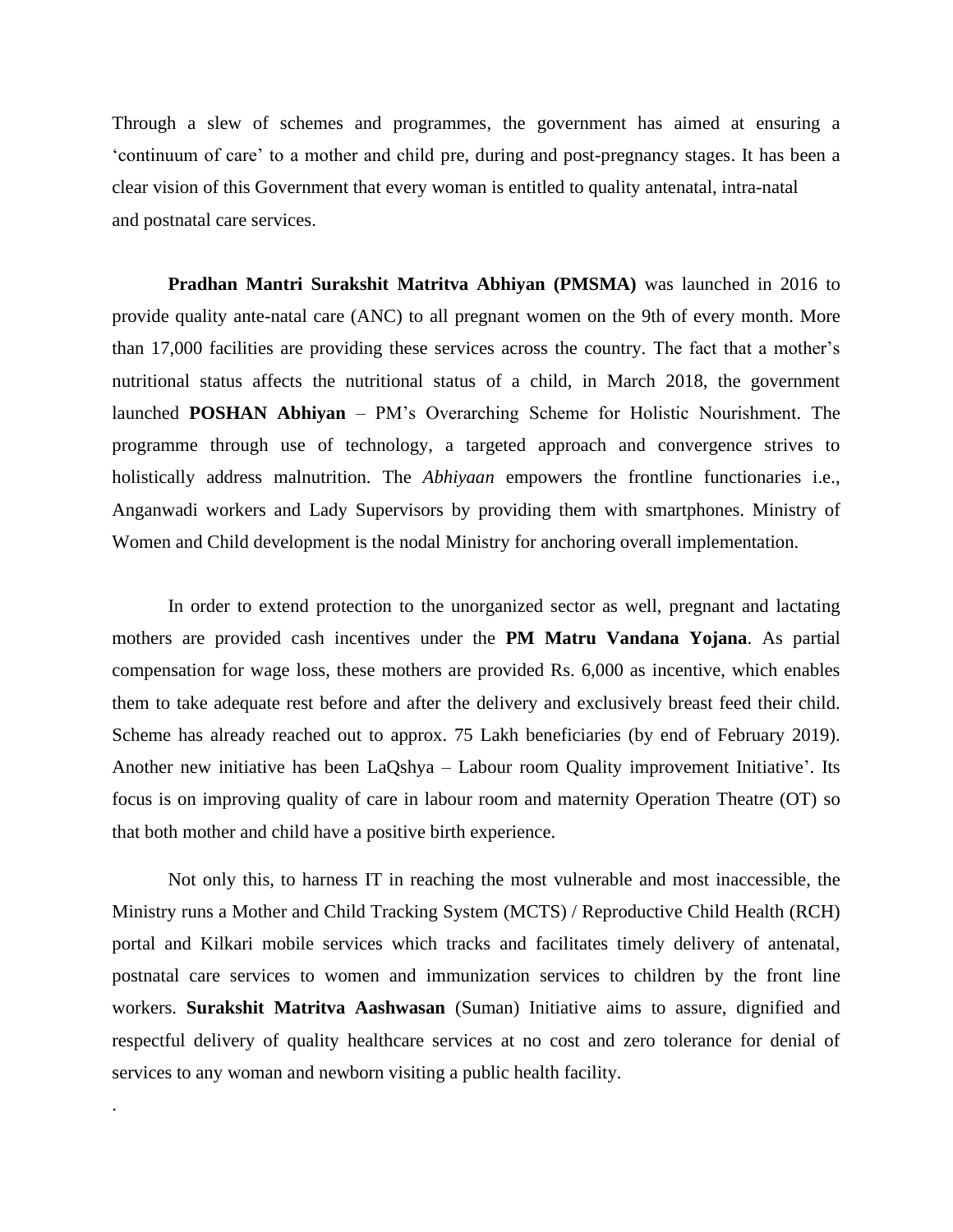### **Ensuring Social Security**

*"Nearly 40% of the beneficiaries of Ujjwala Yojana belong to SC/ST categories."*

Road to development cannot be travelled without the empowerment of women who form almost 50 per cent per cent of the Indian population. A multidirectional organized approach to women empowerment is sure to take the country way beyond this path. Thus, again through a host of programmes, Government has ensured that for all welfare sectors having an important bearing on women's empowerment, a gender perspective is integrated.

Ensuring women's right to health and privacy, under the **Swaccha Vidyalaya** initiative, task of constructing female toilets in all the government schools across the country is completed. Under the **Swaccha Bharat Mission** sanitation coverage has increased from 38.7% in 2014 to more than 98% in 2019. Under the **Pradhan Mantri Awas Yojana**, title of the house can be registered in the name of the lady of the house or co-jointly.

To empower women and protect their health, the **PM Ujjwala Yojana** has been introduced, which provides free LPG cylinders to women from BPL families to replace unclean cooking fuels. Target of the scheme to provide 8 Crore deposit free LPG connections to women from BPL households has been achieved, relieving these women from the tedious and hazardous process of cooking on firewood and giving them free time for other productive work. During the [COVID-19 pandemic in India,](https://en.wikipedia.org/wiki/COVID-19_pandemic_in_India) Government has announced a ₹1.70 Lakh Crore relief package under Pradhan Mantri Garib Kalyan Yojana which includes free gas cylinders for April-June for all women covered under PM Ujjwala Yojana.

# **Encouraging Women Education and Employment**

Apart from the scholarships provided specifically to girls (**PRAGATI Scholarships**), government has been taking important steps towards building employable skills among women through education, addressing issues that affect women's participation in the labour force and improving their employment experience.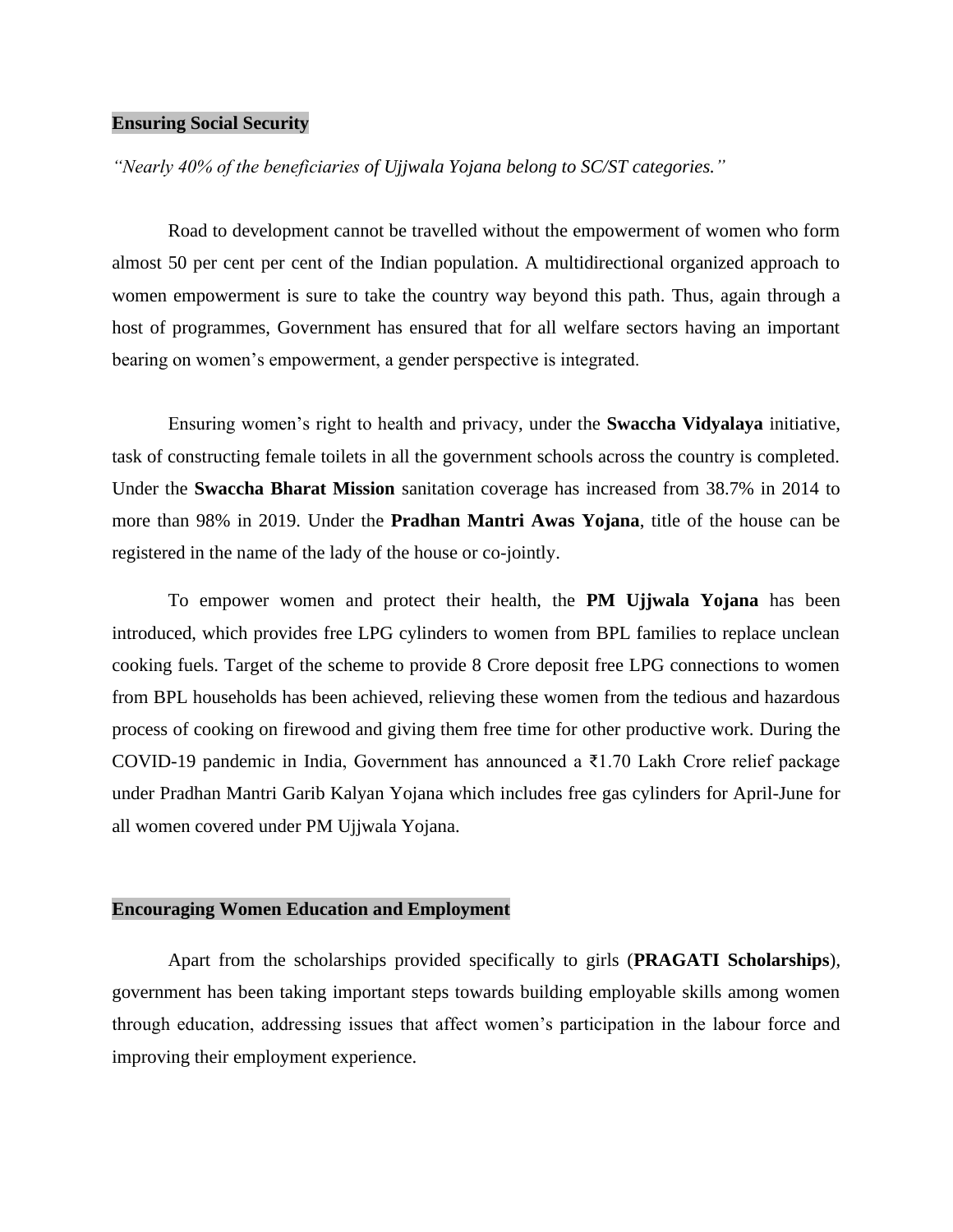**KIRAN** (Knowledge Involvement in Research Advancement through Nurturing) is the women-exclusive scheme of DST with the mandate to bring gender parity in S&T through gender mainstreaming. Different programs and components of KIRAN like Women Scientist Scheme-A (WOS-A), Women Scientist Scheme-B (WOS-B) deal with various crucial issues (break in career primarily due to family responsibilities, self employment, part time career, relocation and so on) faced by women scientists in their career path. **National Creche Scheme** (an improvement on the previous Rajiv Gandhi National Creche Scheme) aims to provide day care facilities to children (age group of 6 months to 6 years) of working mothers.

#### **Strengthening Economic Resilience**

"*Global Findex Survey, 2017 estimated that 77% of Indian women now owned a bank account against 43% and only 26% in 2014 and 2011, respectively."*

Recognizing then inter-linkage between economic independence and socio-economic empowerment, this government has ensured measures to encourage entrepreneurship among women, financially securing future of girl children, improving access to credit and promote skilling and upskilling.

In 2014, Government launched **Pradhan Mantri Jan Dhan Yojna** (PMJDY) under which so far 20.4 crore women have opened their accounts. It was the result of this scheme that the Government in Post Covid package announced direct cash transfers (Rs. 500/- monthly) to all account holder for three months (April-June). The country has seen a five-fold increase in the number of Self-Help Groups (SHGs) from 2011-14 to 2014-18. Close to 50% of the candidates enrolled and trained under **PM Kaushal Vikas Yojana** are women. The Ministry of Skill Development & Entrepreneurship and NITI Aayog recently redrafted the Guidelines of the 30 year-old **'Support to Training and Employment Programme for Women' (STEP)** (launched by MWCD to train women with no access to formal skill training facilities) to adapt to presentday needs.

Under the **PM Mudra Yojana**, approx. 70% beneficiaries are women. **TREAD programme** enables credit availability to interested women through nongovernmental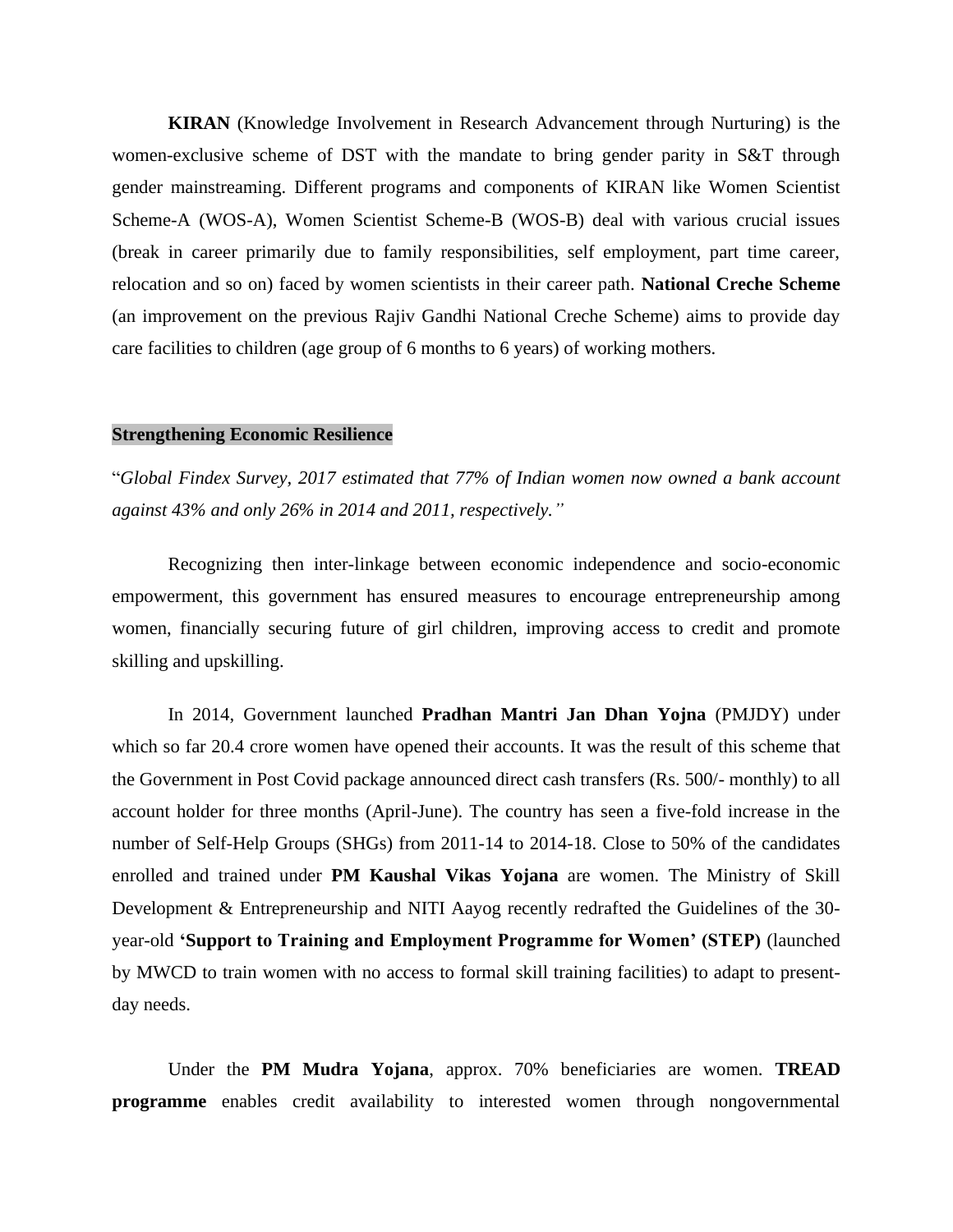organizations (NGOs). The Small Industries Development Bank of India (SIDBI) has been implementing two special schemes for women namely, Mahila Udyam Nidhi which is an exclusive scheme for providing equity to women entrepreneurs and the Mahila Vikas Nidhi which offers developmental assistance for pursuit of income generating activities to women. **Adivasi Mahila Sashaktikaran Yojana** (AMSY) is a scheme for empowerment of tribal women where provides financial assistance upto 90 per cent to projects with an outlay of Rs 1 lakh at a concessional rate of interest of 4 percent. Nai Roshni on the other hand is aimed to assist economic empowerment for minority women

Complementing such schemes are pension scheme launched recently like **Atal Pension Yojana** helping women (particularly working in the unorganized sector) to become selfdependent and save for their old age without succumbing to whims of children or the husband and marketing initiatives such as Mahila e-haats that leverage technology for showcasing products made/manufactured/sold by women entrepreneurs.

#### **Securing Future of Girl Child**

# *"Over 1.4 crore accounts opened under Sukanya Samriddhi Yojana."*

By way of a series of landmark initiatives, the government has attempted to change people's mindsets encouraging a culture where the birth of a daughter is a matter of pride and girl child's education becomes a priority supported through scholarships while making her future financially secure through opening up of bank accounts in her name.

The Sex Ratio at Birth that stood at 871 in 2015 in Haryana has now surged to [923](https://economictimes.indiatimes.com/news/politics-and-nation/sex-ratio-at-birth-in-haryana-rises-to-914-girls-per-1000-boys/articleshow/62488714.cms) in 2019 indicating the success of **BBBP.** The scheme is now panned out over 640 districts. **Sukanya Samriddhi Yojana** was launched in 2015 to encourage small affordable deposits in the name of girls that can be used for higher education and other purposes. To create a levelplaying field for the meritorious girls in high school to pursue Science, Technology, Engineering, and Mathematics (STEM) in their higher education, **Vigyan Jyoti** Scheme has been envisaged.

A progressive and much relevant initiative has come from collaborative effort of Ministry of Women and Child Development (MWCD) and Ministry of Human Resource Development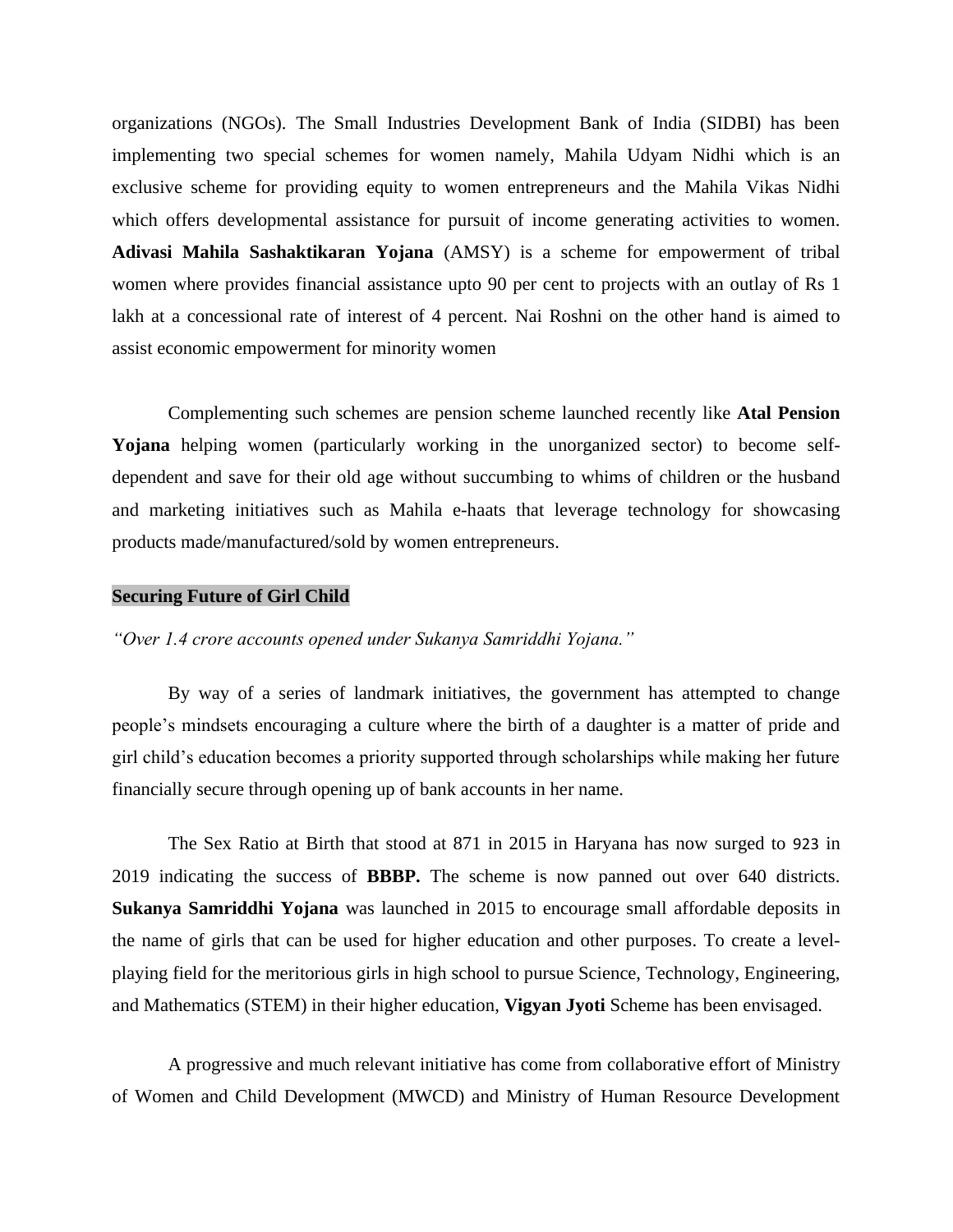called the **Gender Champion Scheme.** The scheme aims to make young boys and girls gender sensitive and create positive social norms which value the rights of women and girls. Gender Champions are envisaged as responsible leaders who will facilitate an enabling environment within their schools/colleges/ academic institutions where girls are treated with dignity and respect.

# **Assuring Women Security & Safety**

*"More than 1,90,000 women across the country have accessed One Stop Centres."*

Recognizing the gravity of women safety today, the government has sought to introduce tough legislations to curb all forms of crimes against women along with specific schemes for a more comprehensive security paradigm.

**Hostel for Working Women Scheme** was brought in as an effort towards creating a safe working environment and providing affordable accommodation for working women away from their home-town. Looking at the increase of cybercrimes targetting women in particular, the Government has come up with **Cyber Crime Prevention Against Women & Children**. The main features of the scheme include: 1) Online cybercrime reporting platform, 2) One national level cyber forensic laboratory, 3) Training of Police officers, judges & prosecutors and 4) Cybercrime awareness activities.

MWCD's **Swadhar Greh Scheme** has been envisaged to cater to the primary need of shelter, food, clothing, medical treatment and care of the women in distress and who are without any social and economic support. **One Stop Centre** (OSC) scheme, popularly known as Sakhi Centres, is being implemented across the country since  $1<sup>st</sup>$  April, 2015. It is funded through Nirbhaya Fund and aims to provide integrated support and assistance to women affected by violence under one roof by providing five essential facilities to the aggrieved women i.e. psychosocial counseling, legal Assistance, police facilitation, medical care alongwith five bedded temporary shelter under one roof. These are 24×7 centres and any woman in an adverse situation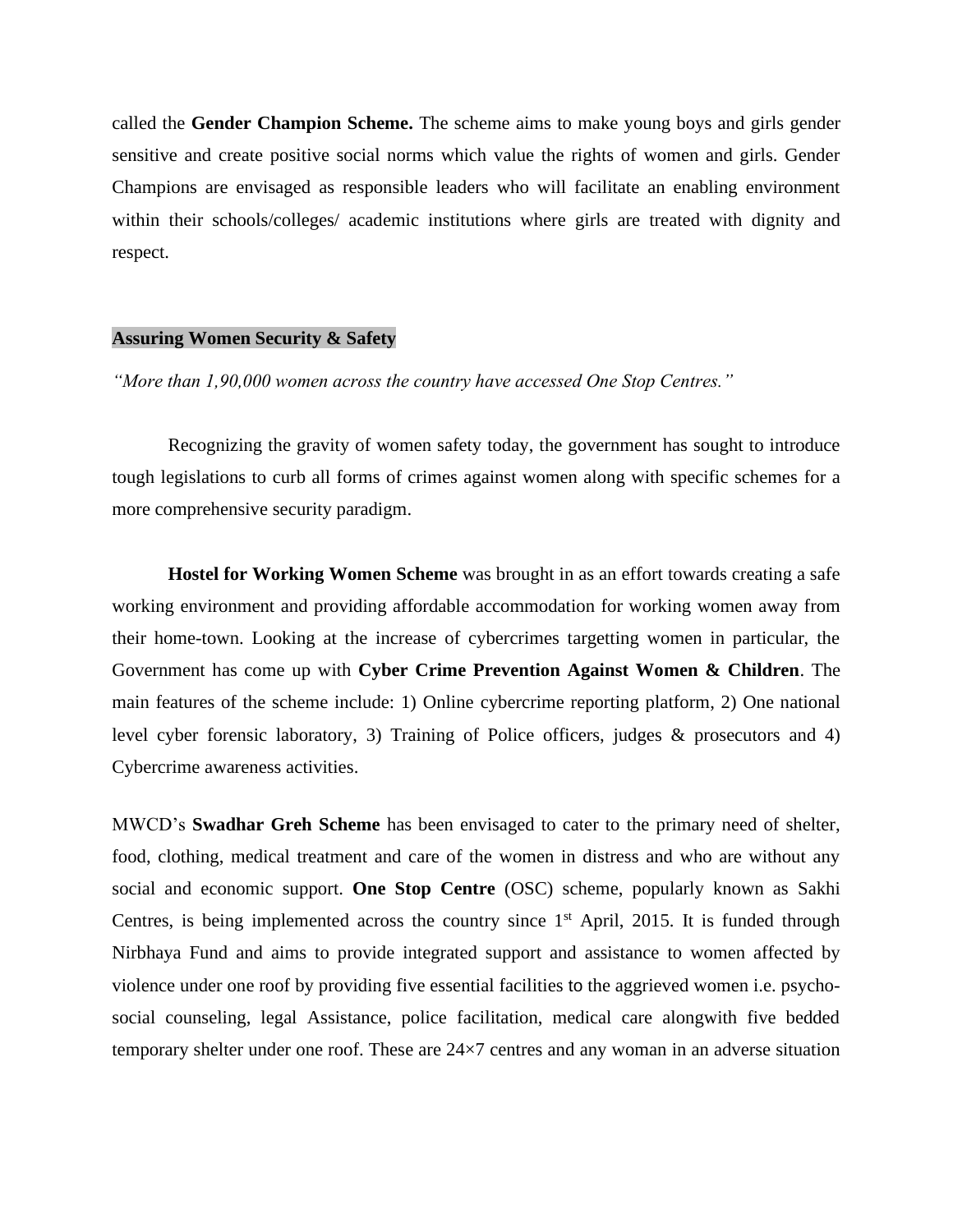or someone on her behalf can seek help from the Sakhi Centre by dialling Women's toll-free helpline 181.

#### **Increasing Outreach & Awareness**

The success of BBBP scheme can be attributed to a public communication strategy which was based on local level interventions. **National Mission for Empowerment of Women (NMEW) Scheme** 2016-17, is a combined strategy for inter-sectoral convergence of programs for women, with the use of multiple communication tools in advocacy campaigns. Under the **Mahila Shakti Kendra Scheme**, 3 lakh student volunteers are fanning out across the country to directly reach women at village level with government schemes and services for their empowerment. It is realized that due to scattered information on various women centric schemes/legislations there is a lack of awareness among people regarding the same. NARI Portal has been an attempt to address this information asymmetry. It has been launched as a single window access to information and services on various women centric schemes/legislations.

#### **Respecting women's agency**

The Government has also been taking meaningful steps that give them agency over their bodies, their choices, their mobility and their lives.

**Mission Parivar Vikas** programme was launched in 2016 for increasing access to contraceptives and family planning services in 146 high fertility districts with key initiatives. As part of *Nayi Pehel*, family planning kit is provided by the ASHAs to the newlyweds.

Another important step taken by government to empower Muslim women has been to permit them now to go Hajj without Mehram (a male companion).

## **Pushing for Holistic Empowerment**

Several new schemes although dealing with other sectors of development have been formulated keeping in mind the role of women in each of these sectors such as energy, agriculture, manufacturing accounting for impact of a scheme on men and women differently. These include - Paramparagat Krishi Vikas Yojana where at least 30% of the budget allocations